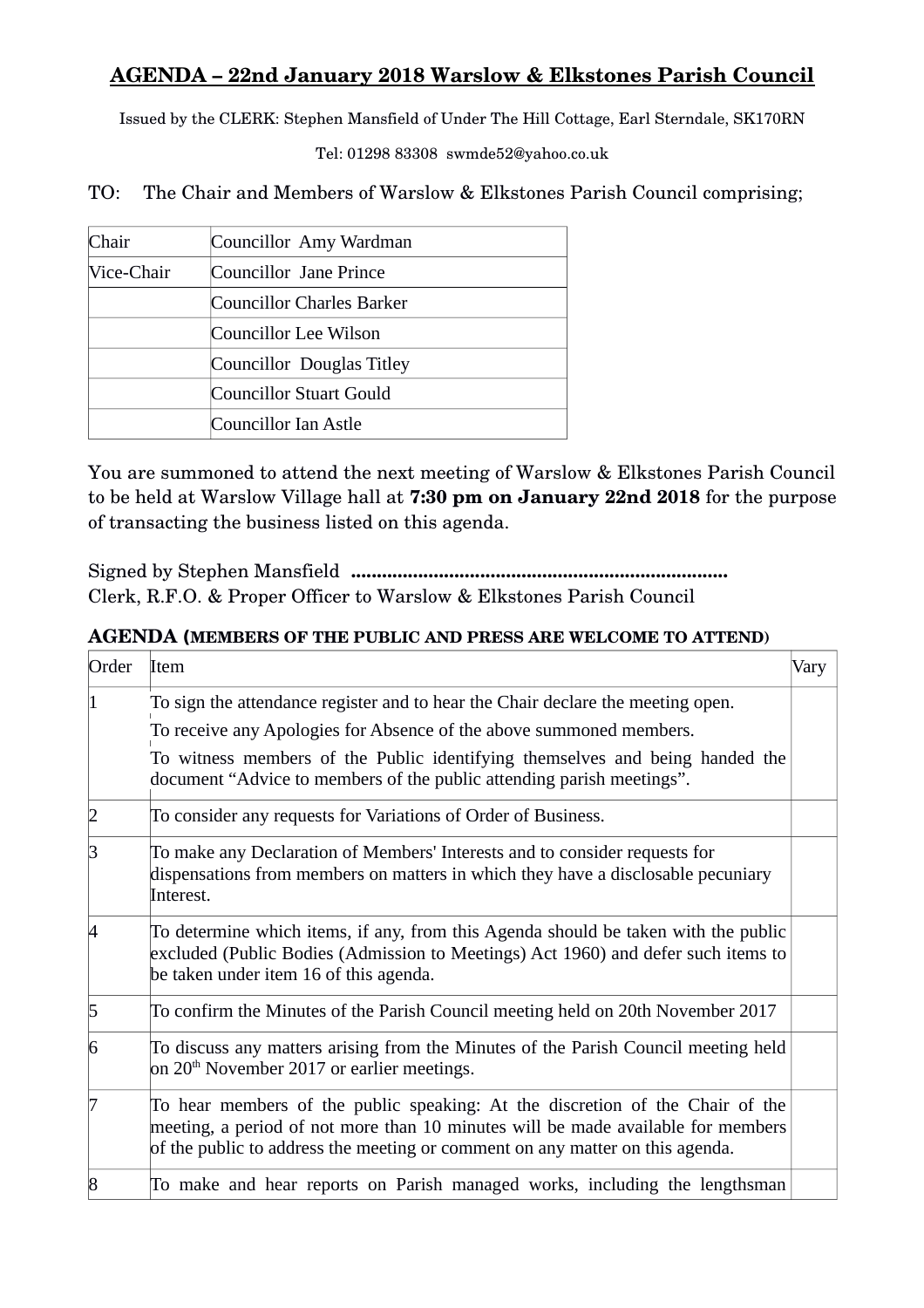## **AGENDA – 22nd January 2018 Warslow & Elkstones Parish Council**

|                | scheme, or works being undertaken in the Parish but managed by other agencies.<br>8.1) Telephone kiosk – installation of defibrillator<br>8.2) Siting of defibrillator in Elkstones                                                                                                                                           |  |
|----------------|-------------------------------------------------------------------------------------------------------------------------------------------------------------------------------------------------------------------------------------------------------------------------------------------------------------------------------|--|
| $\overline{9}$ | To hear responses to previously made Highway defect reports<br>To instruct the Clerk to make reports on Highway defects to SCC.                                                                                                                                                                                               |  |
| $ 10\rangle$   | To Conduct a periodic review of Council policies, etc:                                                                                                                                                                                                                                                                        |  |
| $ 11\rangle$   | Planning<br>1. To review the Clerk's responses to previously considered applications<br>2. To consider new applications and frame responses;<br>2.1) None notified<br>3. To hear notifications of Planning Decisions                                                                                                          |  |
| 12             | To hear the Chairman's announcements<br>12.1)                                                                                                                                                                                                                                                                                 |  |
| $ 13\rangle$   | To hear updates from the Clerk and question the Clerk on any matter.<br>13.1) Grant received from the Bingham Trust of £830 towards defibrillator.<br>13.2) Notes on costs of purchase, installation and maintenance of defibrillator.<br>13.3) Discount for purchasing two defibrillators; one in Warslow, one in Elkstones. |  |
| 14             | Finance<br>a) To note current bank balances and transactions dated since the last meeting and<br>reconcile balances and transactions with the Parish Accounts Records<br>b) To authorise payment of the following liabilities of the Parish Council                                                                           |  |

| $Chq$ No | Payee/Voucher Number | Item         | Amount  |
|----------|----------------------|--------------|---------|
|          | S W Mansfield        | Clerk salary | £252.20 |
|          | <b>HMRC</b>          | <b>PAYE</b>  | £63.00  |
|          | Clerks expenses      | 2 months     | £58.00  |
|          |                      |              |         |
|          |                      |              |         |
|          |                      | TOTAL        |         |

| 15 | To agree the date of the next meeting – proposed as - Monday $19th$ March 2018                                                                                                                                                                                                                                                                                                                                              |  |
|----|-----------------------------------------------------------------------------------------------------------------------------------------------------------------------------------------------------------------------------------------------------------------------------------------------------------------------------------------------------------------------------------------------------------------------------|--|
| 16 | In the case that the Chair considers it necessary for one or more items on this agenda<br>to be discussed in confidence (in respect of item 5 of this agenda), to move the<br>following resolution which is "In view of the confidential nature of the business about to be<br>transacted it is advisable in the public interest that the press and public be temporarily excluded and<br>they are instructed to withdraw." |  |
|    | To proceed and consider the confidential items.                                                                                                                                                                                                                                                                                                                                                                             |  |